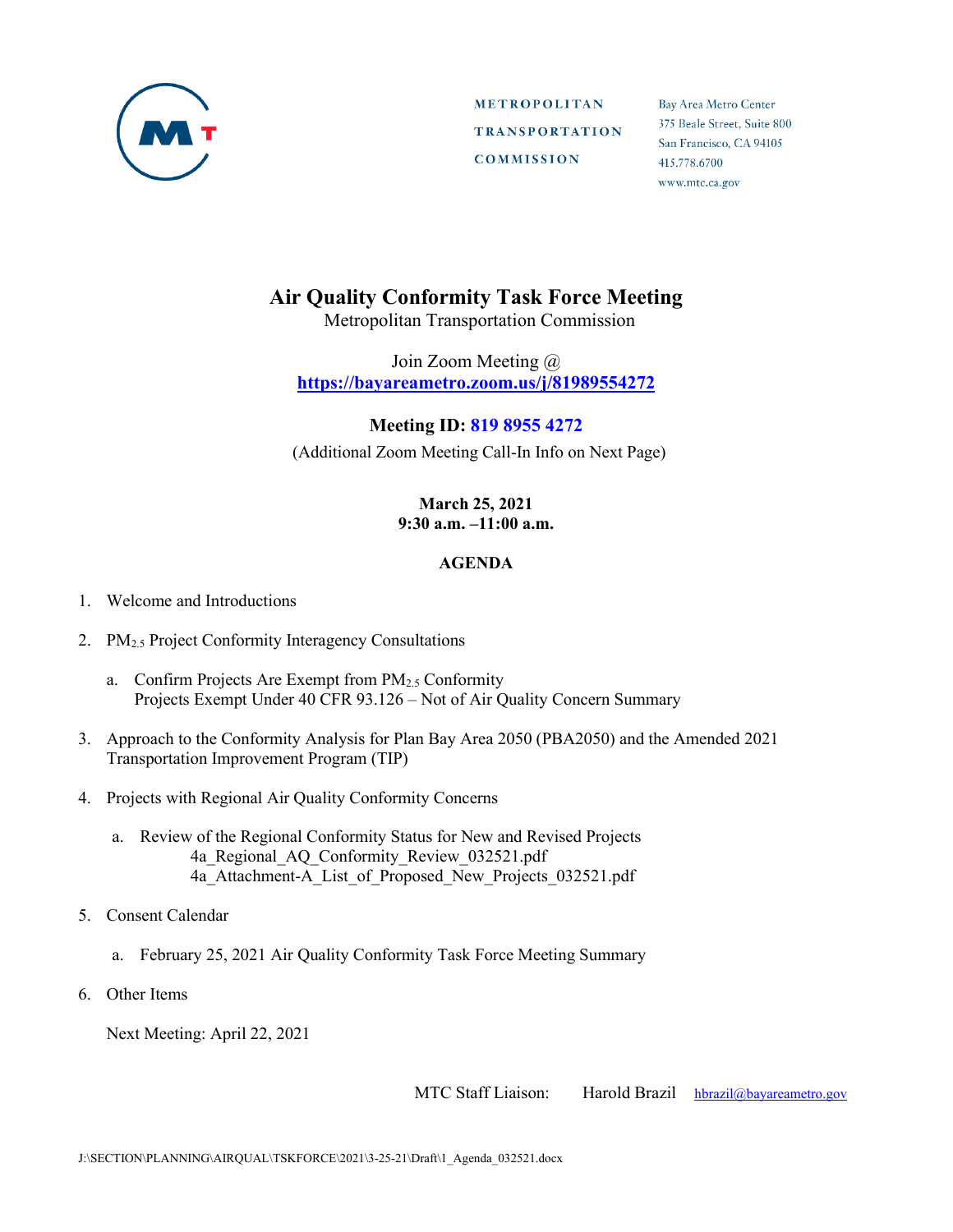Harold Brazil is inviting you to a scheduled Zoom meeting.

Join Zoom Meeting <https://bayareametro.zoom.us/j/81989554272>

Meeting ID: 819 8955 4272 One tap mobile +14086380968,,81989554272# US (San Jose) +16699006833,,81989554272# US (San Jose)

Dial by your location +1 408 638 0968 US (San Jose) +1 669 900 6833 US (San Jose) +1 253 215 8782 US (Tacoma) +1 346 248 7799 US (Houston) +1 301 715 8592 US (Washington DC) +1 312 626 6799 US (Chicago) +1 646 876 9923 US (New York) 877 853 5247 US Toll-free 888 788 0099 US Toll-free Meeting ID: 819 8955 4272 Find your local number:<https://bayareametro.zoom.us/u/kThxau44a>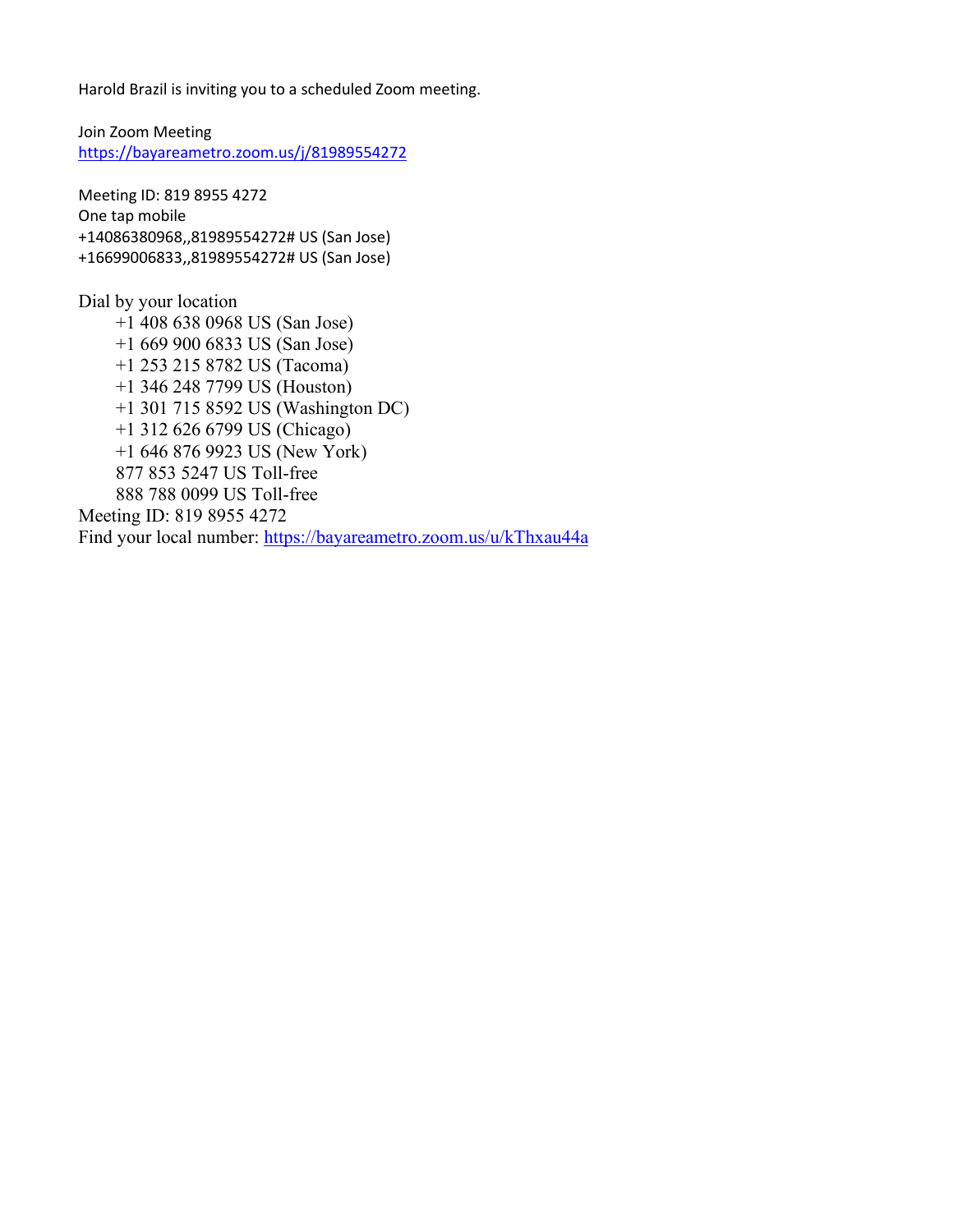

Bay Area Metro Center 375 Beale Street San Francisco, CA 94105 TEL 415.778.6700 WEB www.mtc.ca.gov

# **Memorandum**

TO: Air Quality Conformity Task Force DATE: March 16, 2021

FR: Harold Brazil W. I.

RE: PM<sub>2.5</sub> Project Conformity Interagency Consultation

MTC requests the review and concurrence from the Air Quality Conformity Task Force (AQCTF) that the list of the projects the sponsors have identified as exempt and likely not to be a POAQC. **2a\_Exempt List 03162021.pdf** lists the exempt projects under 40 CFR 93.126.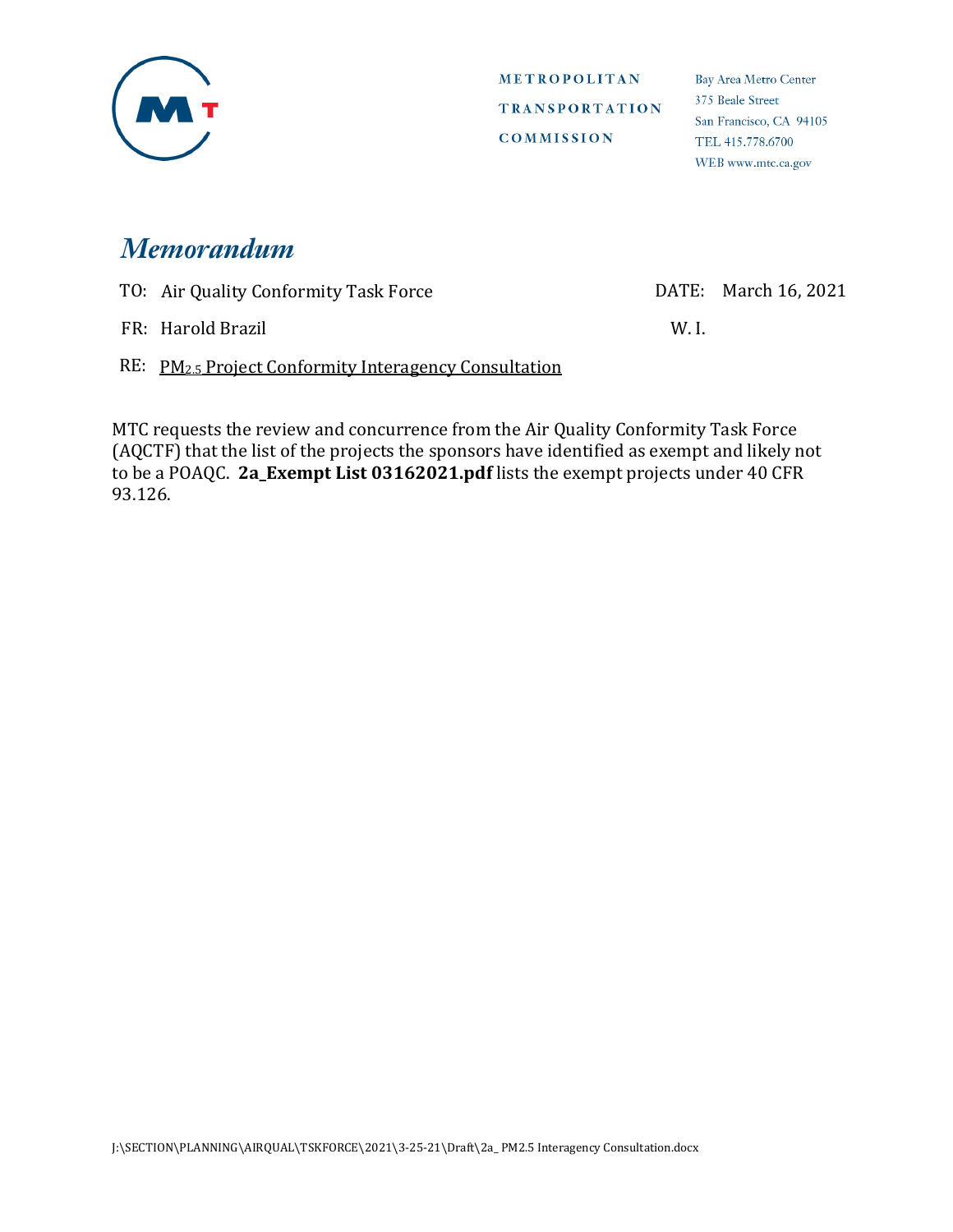|            | 40 CFR 93.126 Exempt Projects List |                  |                                                     |                                                                                                                                                                                                                                                                          |                                                                                                                                                                                                                                                                                                                                                                                                                                                                                                                                                                                                                                                                                                                                                                                                                                                                                                                    |                                                                                                                                                                                                       |  |  |  |
|------------|------------------------------------|------------------|-----------------------------------------------------|--------------------------------------------------------------------------------------------------------------------------------------------------------------------------------------------------------------------------------------------------------------------------|--------------------------------------------------------------------------------------------------------------------------------------------------------------------------------------------------------------------------------------------------------------------------------------------------------------------------------------------------------------------------------------------------------------------------------------------------------------------------------------------------------------------------------------------------------------------------------------------------------------------------------------------------------------------------------------------------------------------------------------------------------------------------------------------------------------------------------------------------------------------------------------------------------------------|-------------------------------------------------------------------------------------------------------------------------------------------------------------------------------------------------------|--|--|--|
| County     | TIP ID                             | Sponsor          | <b>Project Name</b>                                 | <b>Project Description</b>                                                                                                                                                                                                                                               | <b>Expanded Description</b>                                                                                                                                                                                                                                                                                                                                                                                                                                                                                                                                                                                                                                                                                                                                                                                                                                                                                        | Project Type under 40 CFR 93.126                                                                                                                                                                      |  |  |  |
| <b>ALA</b> | ALA210001                          | Oakland          | Oakland 7th Street Connection<br>Improvements       | Oakland: 7th St from Mandela Pkwy to Martin Luther King Jr Way<br>Complete streets improvements including road diet, protected<br>bike lanes, intersection/signal improvements, curb ramps,<br>sidewalk repairs, and new trees that improve safety for all road<br>users | : Oakland: 7th St between Mandela Parkway and Martin Luther King Jr. Way: Implement complete streets improvements<br>that reduce vehicle travel lanes and installs protected bicycle lanes, traffic signal upgrades curb ramps, accessibility<br>enhancements, transit boarding islands, pedestrian refuge islands, sidewalk repairs, and new carbon-capturing street trees<br>Closes a critical gap for people walking, biking, and connecting to transit between West Oakland and Downtown. The<br>project will also install a road diet between Mandela and Adeline currently 4 lanes 2 in each direction, after project 2 lanes.<br>1 each way) and between Adeline and MLK Jr. (currently 6 lanes, 3 in each direction with turn lanes under I-980, after<br>project 4 lanes, 2 in each direction). This project is being coordinated with the HSIP 9 project (H9-04-022) at the 7th/Filbert<br>intersection. | Air Quality - Bicycle and pedestrian facilities                                                                                                                                                       |  |  |  |
| AI A       | ALA210002                          | Oakland          | East Oakland Neighborhood Bike Routes               | Oakland: Various Streets and Roads in East Oakland: Constructio<br>bicycle improvements                                                                                                                                                                                  | Oakland: Various Streets and Roads in East Oakland: Construction bicycle improvements including construction of four<br>Class III bicycle boulevards in East Oakland Neighborhood bike routes on 81st Avenue. 85th Avenue. 64th Avenue/Arthur<br>Street, and Hamilton Street/Rudsdale Street/D Street/Royal Ann Street in East Oakland. Project implements roadway and<br>intersection improvements including new curb ramps, high visibility crosswalks, neighborhood traffic circles, speed humps,<br>pavement markings, wayfinding signage, roadway repaving, and signal timing modifications. Neighborhood bike routes on<br>four corridors in East Oakland to make crossing arterials safer and more comfortable, linking residents to schools, parks,<br>transit, grocery stores and other community destinations.                                                                                           | Air Quality - Bicycle and pedestrian facilities                                                                                                                                                       |  |  |  |
|            | CC-210001                          | <b>CC County</b> | North Bailey Road Active Transportation<br>Corridor | Bay Point: On Bailey Road between Willow Pass and Canal Roads<br>Reconfigure travel lanes and construct two-way cycle track, ADA                                                                                                                                         | Bay Point: On Bailey Road between Willow Pass and Canal Roads: Narrow the four travel lanes and median to<br>accommodate a separated two-way cycle track on the west side of Bailey Road, expand sidewalks on both sides of Bailey<br>compliant curb ramps, ADA-accessible sidewalks, and traffic signal Road and install a landscaped buffer zone along the curb for enhanced pedestrian and bicyclist safety. Installation of a new<br>traffic signal, ADA-compliant curb ramps, expanded sidewalks, and crosswalk enhancements will improve accessibility for<br>all modes of active transportation                                                                                                                                                                                                                                                                                                             | Air Quality - Bicycle and pedestrian facilities                                                                                                                                                       |  |  |  |
| MRN        | MRN210001                          | <b>MCTD</b>      | MCTD: Replacement Paratransit Vehicles              | MCTD: Paratransit Fleet: Replace paratransit vehicles                                                                                                                                                                                                                    | MCTD: Paratransit Fleet: Replace five paratransit 22ft cutaway vehicles with accessible vans                                                                                                                                                                                                                                                                                                                                                                                                                                                                                                                                                                                                                                                                                                                                                                                                                       | Mass Transit - Purchase of new busses and rail cars to replace<br>existing vehicles or for minor expansions of the fleet                                                                              |  |  |  |
| MRN        | MRN210002                          | <b>MCTD</b>      | MCTD - ADA Bus Stop Improvements                    | MCTD: Systemwide: Improve accessibility at multiple bus stop<br>locations in the county.                                                                                                                                                                                 | MCTD: Systemwide: Improve accessibility by installing wheelchair landing pads and other passenger amenities at multiple<br>bus stop locations in the county.                                                                                                                                                                                                                                                                                                                                                                                                                                                                                                                                                                                                                                                                                                                                                       | Mass Transit - Reconstruction or renovation of transit buildings and<br>structures (e.g. rail or bus buildings, storage and maintenance<br>facilities, stations, terminals, and ancillary structures) |  |  |  |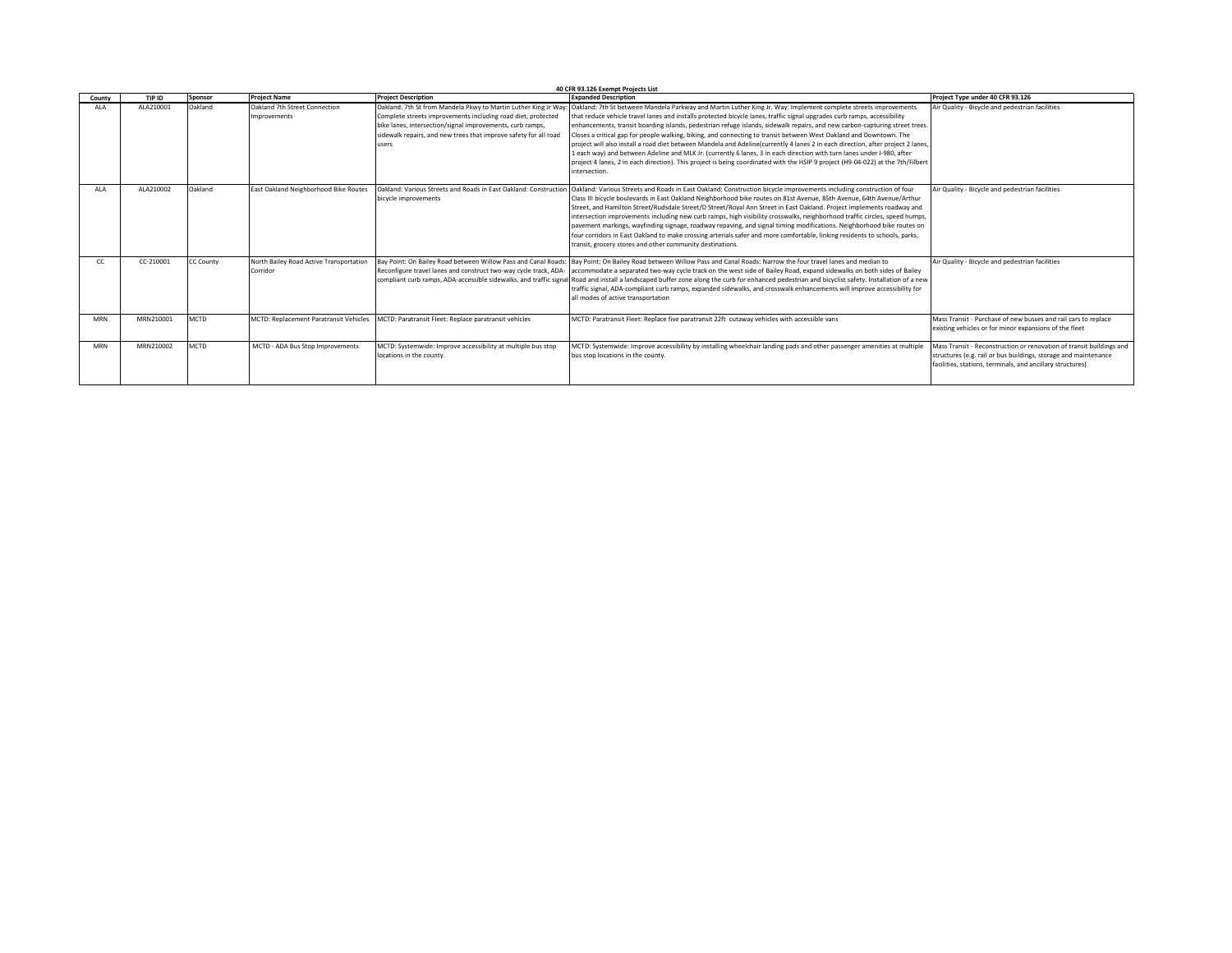

Bay Area Metro Center 375 Beale Street San Francisco, CA 94105 TEL 415,778,6700 WEB www.mtc.ca.gov

# **Memorandum**

| TO: Air Quality Conformity Task Force | DATE: March 16, 2021 |
|---------------------------------------|----------------------|
|                                       |                      |

FR: Harold Brazil W. I.

RE: Approach to Draft Conformity Analysis for the Plan Bay Area 2050 and the 2021 Amended Transportation Improvement Program

MTC staff is preparing its Regional Transportation Plan (called Plan Bay Area 2050) and the amended 2021 Transportation Improvement Program (TIP) conformity analysis. MTC staff seeks the Task Force's review of the proposed approach to conform Plan Bay Area 2050 and the amended 2021 TIP in accordance with federal conformity regulations. MTC is scheduled to release the Draft Conformity Analysis for Plan Bay Area 2050 and the Amended 2021 TIP on **April 19, 2021**. Attachment A includes a full schedule for review and approval of the conformity analysis for Plan Bay Area 2050 and the Amended 2021 TIP.

# **Background**

Transportation conformity is required under CAA section 176(c) (42 U.S.C. 7506(c)) to ensure that federally funded or approved highway and transit activities are consistent with ("conform to") the purpose of the state air quality implementation plan (SIP). Conformity to the purpose of the SIP means that transportation activities will not cause or contribute to new air quality violations, worsen existing violations, or delay timely attainment of the relevant NAAQS or any interim milestones. EPA's transportation conformity rule (40 CFR Parts 51 and 93) establishes the criteria and procedures for determining whether metropolitan transportation plans, TIPs, and federally supported highway and transit projects conform to the SIP. Transportation conformity applies to designated nonattainment and maintenance  $area<sup>1</sup>$  $area<sup>1</sup>$  $area<sup>1</sup>$  for transportation-related criteria pollutants: ozone,  $PM_{2.5}$  $PM_{2.5}$  $PM_{2.5}$ ,  $PM_{10}$ , carbon monoxide, and nitrogen dioxide.<sup>2</sup>

# **Safer Affordable Fuel Efficient Vehicles Rule**

On September 18, 2019, the Trump Administration announced that it would enact the Safer Affordable Fuel Efficient (SAFE) Vehicle Rule. When finalized, the rule revoked California's authority to implement the Advanced Clean Cars (I and II) and zero emission vehicles (ZEV) mandates. Consequently, it also invalidated California's tool to estimate mobile source emissions—commonly known as "EMFAC"—which assumes the clean car mandates are implemented. Planning agencies across California use EMFAC to estimate mobile source emissions to demonstrate their respective plans conform to the SIP and meet federal clean air standards. In response, CARB staff developed off-model adjustment factors to account for the

<span id="page-4-0"></span><sup>&</sup>lt;sup>1</sup> "Maintenance areas" are those areas that were initially designated nonattainment for a criteria pollutant and subsequently redesignated to attainment after 1990. Maintenance areas have SIPs developed under CAA section 175A.

<span id="page-4-1"></span><sup>&</sup>lt;sup>2</sup> See "Transportation Conformity Guidance for 2008 OzoneNonattainment Areas"; https://www3.epa.gov/otaq/stateresources/transconf/regs/420b12045.pdf.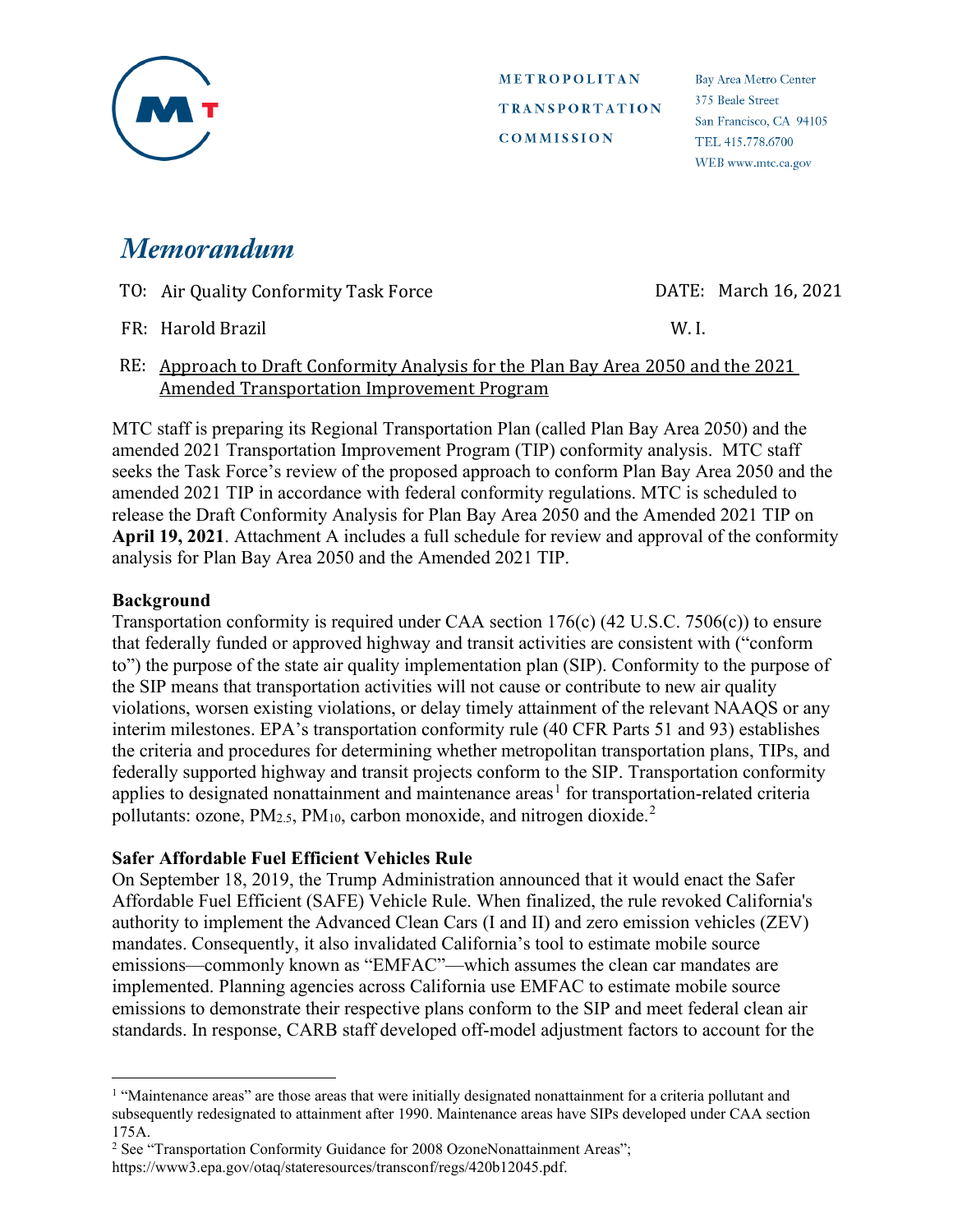impacts of this rule. On March 12, 2020, the EPA confirmed these adjustment factors to be acceptable for use in transportation conformity determinations<sup>[3](#page-5-0)</sup>.

With the Administration change in Washington, D.C., there has been litigation applied to the SAFE Rule. The Rule is currently stayed depending on EPA and National Highway Traffic Safety Administration (NHTSA) response to Biden's Executive Order (EO) on Green House Gas emissions. The EO calls on EPA and NHTSA to consider publishing for notice and comment a proposed rule suspending, revising or rescinding the rule by April 2021. Action on SAFE Part 2 should also be proposed by July 2021.

#### **Ozone Requirements**

On February 13, 2015, the U.S. Environmental Protection Agency (EPA) issued a final rule that addresses a range of implementation requirements for the 2008 National Ambient Air Quality Standards (NAAQS) for ground-level ozone. The EPA set the final primary and secondary standards at 0.075 ppm on March 12, 2008.

This final rule addresses a range of nonattainment area state implementation plan (SIP) requirements for the 2008 ozone NAAQS, including requirements pertaining to attainment demonstrations, reasonable further progress (RFP), reasonably available control technology (RACT), reasonably available control measures (RACM), major new source review (NSR), emission inventories, and the timing of SIP submissions and of compliance with emission control measures in the SIP

On Oct. 1, 2015, the U.S. Environmental Protection Agency (EPA) strengthened the National Ambient Air Quality Standards (NAAQS) for ground-level ozone to 70 parts per billion (ppb), based on extensive scientific evidence about ozone's effects on public health and welfare. On June 28, 2017, EPA announced that it is using its authority under the Clean Air Act (CAA) to extend by 1 year the deadline for promulgating initial area designations for the ozone national ambient air quality standards (NAAQS) that were promulgated in October 2015. The deadline was October 1, 2018 and based monitoring data<sup>[4](#page-5-1)</sup>, the San Francisco Bay Area nonattainment area was designated to be in nonattainment by EPA.

The San Francisco Bay Area region, being in nonattainment for the 2015 ozone NAAQS, must show compliance with these requirements by completing the transportation conformity process, which conforms the most recent Regional Transportation Plan (RTP) – currently the Plan Bay Area 2050 – and Transportation Improvement Program (TIP) – currently the MTC's 2021 TIP to the State Implementation Plan (SIP).

# **Carbon Monoxide (CO) Requirements**

The approved 1998 maintenance plan for the San Francisco-Oakland-San Jose Carbon Monoxide nonattainment area did not extend the maintenance plan period beyond 20 years from redesignation. Consequently, transportation conformity requirements for CO ceased to apply after June 1, 2018 (i.e., 20 years after the effective date of the EPA's approval of the first 10-year maintenance plan and redesignation of the area to attainment for CO NAAQS). As a result, as of June 1, 2018 – transportation conformity requirements no longer applies for the CO NAAQS in

<span id="page-5-0"></span><sup>&</sup>lt;sup>3</sup> Additional information is available here: [https://dot.ca.gov/-/media/dot-media/programs/transportation-planning/documents/final-safe-rule-frquently-asked](https://dot.ca.gov/-/media/dot-media/programs/transportation-planning/documents/final-safe-rule-frquently-asked-questions-a11y.pdff)[questions-a11y.pdff](https://dot.ca.gov/-/media/dot-media/programs/transportation-planning/documents/final-safe-rule-frquently-asked-questions-a11y.pdff)

<span id="page-5-1"></span><sup>4</sup> See "Draft 2017 Clean Air Plan. Spare the Air and Cool the Climate"; https:// http://www.baaqmd.gov/~/media/files/planning-and-research/plans/2017-clean-airplan/baaqmd\_2017\_cap\_draft\_122816-pdf.pdf?la=en.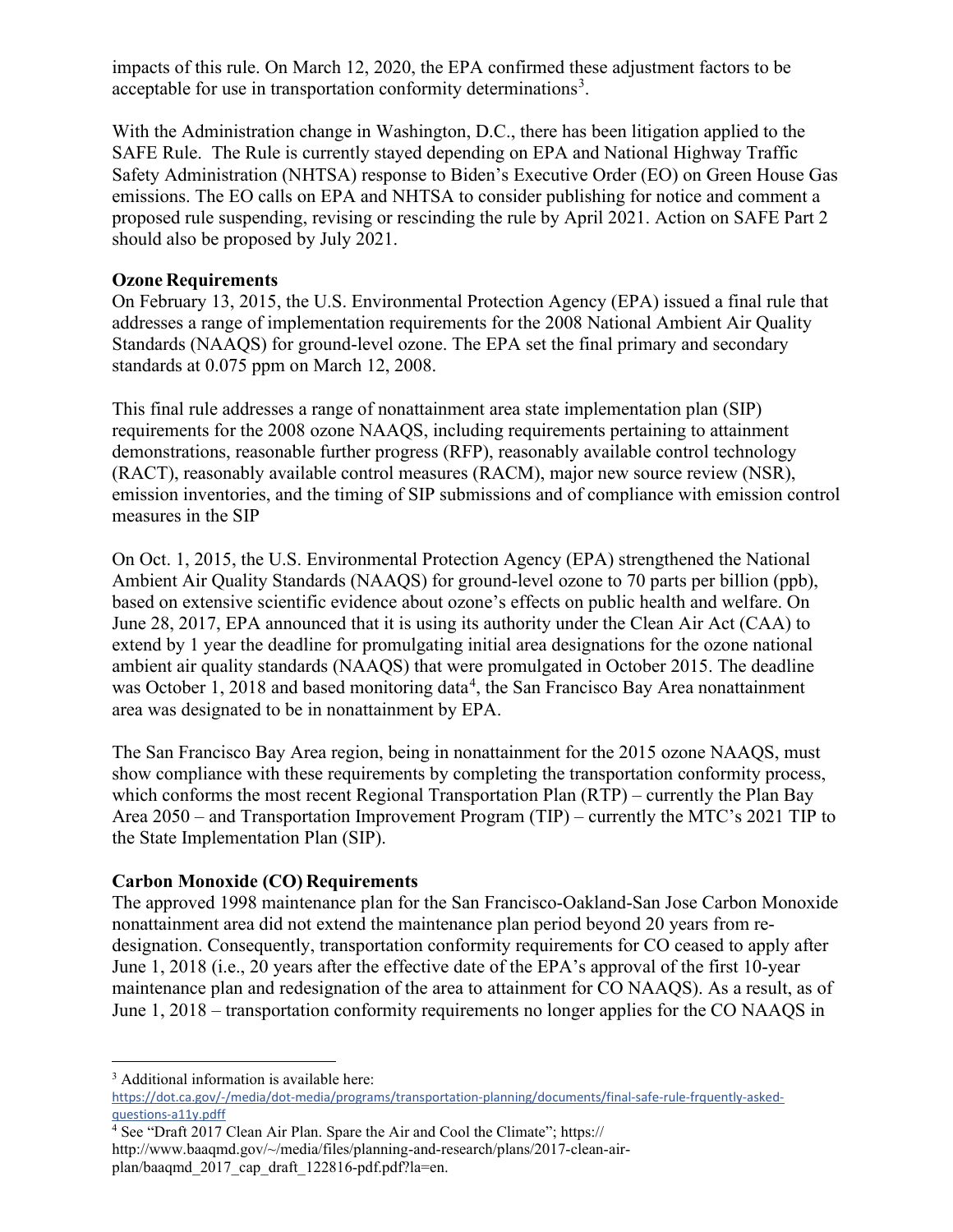the San Francisco-Oakland-San Jose CO nonattainment area for Federal Highway Administration/Federal Transit Association projects as defined in 40 CFR 93.101.

# **PM2.5 Requirements**

The Bay Area's designation as nonattainment was published in the Federal Register on November 13, 2009 and the designation became effective on December 14, 2009. Nonattainment areas were required to meet the standard by 2014 and transportation conformity requirements began to apply to the Bay Area on December 14, 2010.

On February 8, 2013, EPA took final action and determined that the San Francisco Bay Area nonattainment area attained the 2006 24-hour PM2.5 National Ambient Air Quality Standard (NAAQS). This determination was based upon complete, quality-assured, and certified ambient air monitoring data showing that this area has monitored attainment of the 2006 24-hour  $PM_{2.5}$ NAAQS based on the 2009–2011 monitoring period. Based on the above determination, the requirements for the San Francisco Bay Area nonattainment area to submit an attainment demonstration (including transportation conformity emission budgets), together with reasonably available control measures (RACM), a reasonable further progress (RFP) plan, and contingency measures for failure to meet RFP and attainment deadlines were suspended for as long as the Bay Area continues to attain the 2006 24-hour  $PM<sub>2.5</sub> NAAQS$ .

Therefore, since approved motor vehicle emissions budgets for PM<sub>2.5</sub> are not available for use in this conformity analysis, MTC must complete one of the two interim emissions tests:

- 1. "Baseline Year Test". Emissions for each analysis year for the "Action" are less than or equal to the level of emissions in the year  $2008^5$  $2008^5$ ; or
- 2. "Build/No-Build Test". Emissions for each analysis year in the "Action" scenario are less than or equal to emissions from the "Baseline" scenario.

#### **Analysis Approach**

MTC will review the proposed conformity approach at this October 22, 2020 Conformity Task Force meeting. MTC will review the approach with the Conformity Task Force again when we present the draft conformity analysis in December 2020. Key aspects of the conformity analysis are as follows:

- 1. Regional Emissions Analysis: MTC will conduct a new regional emissions analysis to conform the 2021 TIP and the Plan.
- 2. Latest Planning Assumptions: MTC will use the latest planning assumptions, including:
	- *UrbanSim*; regional land use forecasting model *UrbanSim* relies on regional control totals of jobs, housing, and population, developed and adopted by ABAG, to analyze the effects of land use and transportation strategies on the forecasted regional development pattern. *UrbanSim* simulates the interactions of households, businesses, developers, and governments within the urban market. *UrbanSim* produces land use outputs, including the forecasted location of new jobs and housing for a forecasted scenario. MTC and ABAG staff have evaluated the model outputs through an extensive planning process which involved input by local jurisdictions.
	- *Travel Model One*; Updated travel demand forecasts using MTC's *Travel Model One* (version 0.6), released July 2016, was validated against the years 2000, 2005

<span id="page-6-0"></span><sup>5</sup> See 40 CFR 93.119; http://www.epa.gov/otaq/stateresources/transconf/baseline.htm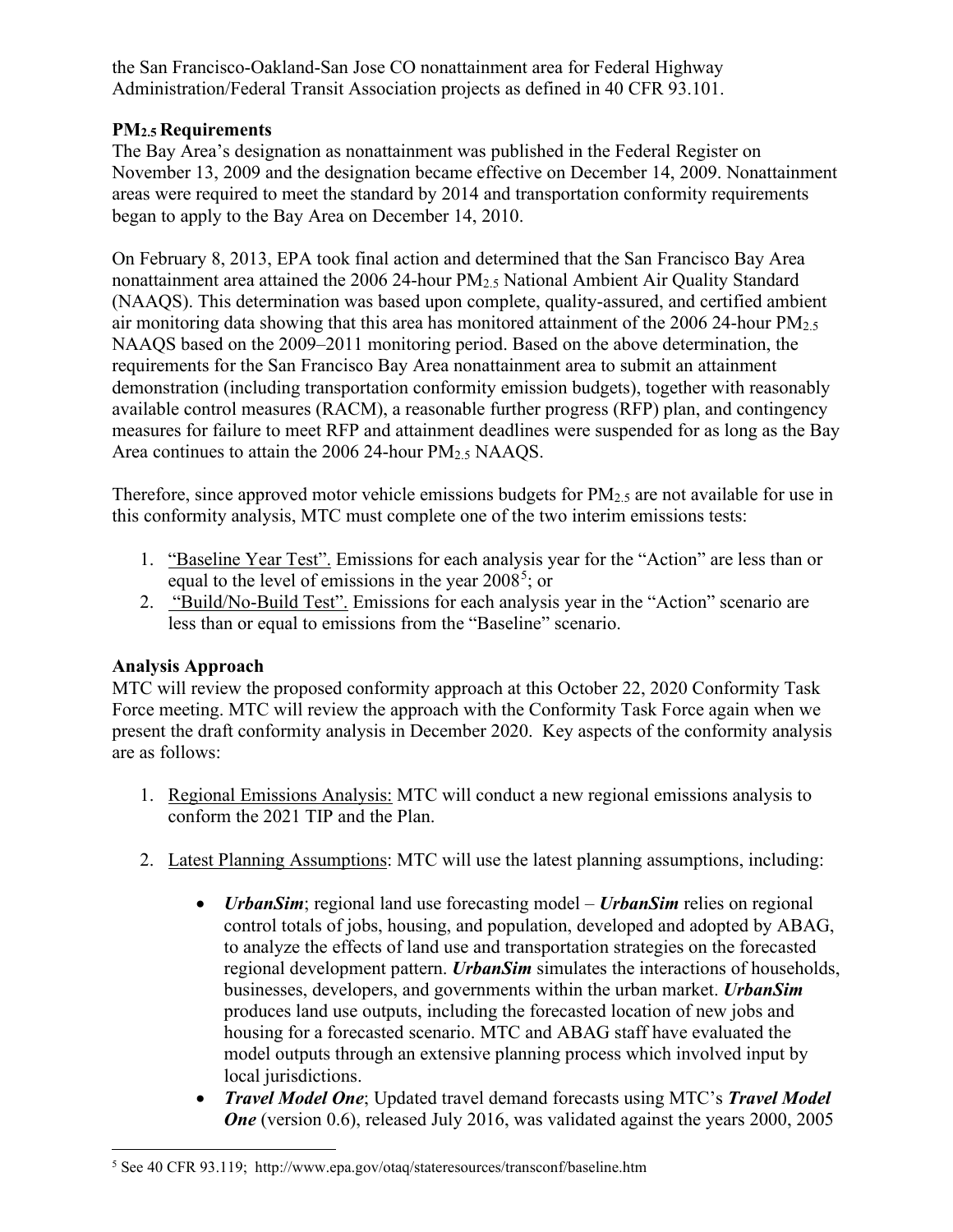and 2010 observed conditions with the most up to date highway and transit networks.

- *EMFAC2017*; VMT estimates used in the federally approved *EMFAC2017* emission model will be consistent with the California Air Resources Board's (CARB) recommended adjustment methods.
- 3. Latest Emissions Model: As mentioned above, MTC will apply EMFAC2017 model system to produce emission estimates.
- 4. Emissions Budget/Interim Emissions:
	- **Ozone:** MTC will use the 1-hour motor vehicle emissions budget from the *2001 Ozone Attainment Plan* as the 8-hour motor vehicle emissions budget to demonstrate conformity with the 8-hour ozone standard. The ozone budget for ROG and NOx was compared to quantified emissions for analysis years **2025, 2030, 2040 and 2050**.
	- **PM2.5:** MTC will use the "Baseline Year Test" interim emission test to demonstrate conformity with the 24-hour PM2.5 standard. Consistent with EPA's Transportation Conformity Rule PM2.5 and PM10 Amendments; Final Rule published in the federal register in March 2010. MTC will quantify emissions for both directly emitted  $PM<sub>2.5</sub>$  and NOx (as the precursor to  $PM<sub>2.5</sub>$  emissions) and for the baseline year test, emissions from the planned transportation system are compared to emissions that occurred in the baseline year for analysis years **2025, 2030, 2040 and 2050**. The analysis will be carried out using inputs for the winter season, during which the Bay Area experiences its highest levels of  $PM_{2.5}$ concentrations.
- 5. Transportation Control Measure (TCM) Implementation: The motor vehicle emission estimates for ROG and NOx will include the effects of TCMs A-E in the 2001 Ozone Attainment Plan. These TCMs are now fully implemented.
- 6. Financial Constraint: The Plan Bay Area 2050's draft Investment Strategy comprises a fiscally constrained set of transportation projects and programs that support the region's land use and transportation goals. In addition, Plan Bay Area 2050 anticipates total inflation-adjusted revenues of nearly \$1.4 trillion across the four topic areas of transportation, housing, the economy and the environment during the plan period, from 2021 to 2050. Nearly \$603 billion is expected from existing funding sources, after accounting for impacts of the COVID-19 recession. The remaining \$780 billion is expected from a mix of new revenues, including per-mile freeway tolls, parking fees and other regional funding measures. These could reflect a mix of state, regional, and local sources – ranging from sales taxes to income taxes to property taxes – implemented in a phased manner over the coming decades.
- 7. Interagency and Public Consultation: MTC will conduct the appropriate agency and public consultation for the Draft Transportation Air Quality Conformity Analysis for the Plan Bay Area 2050 and the 2021 TIP.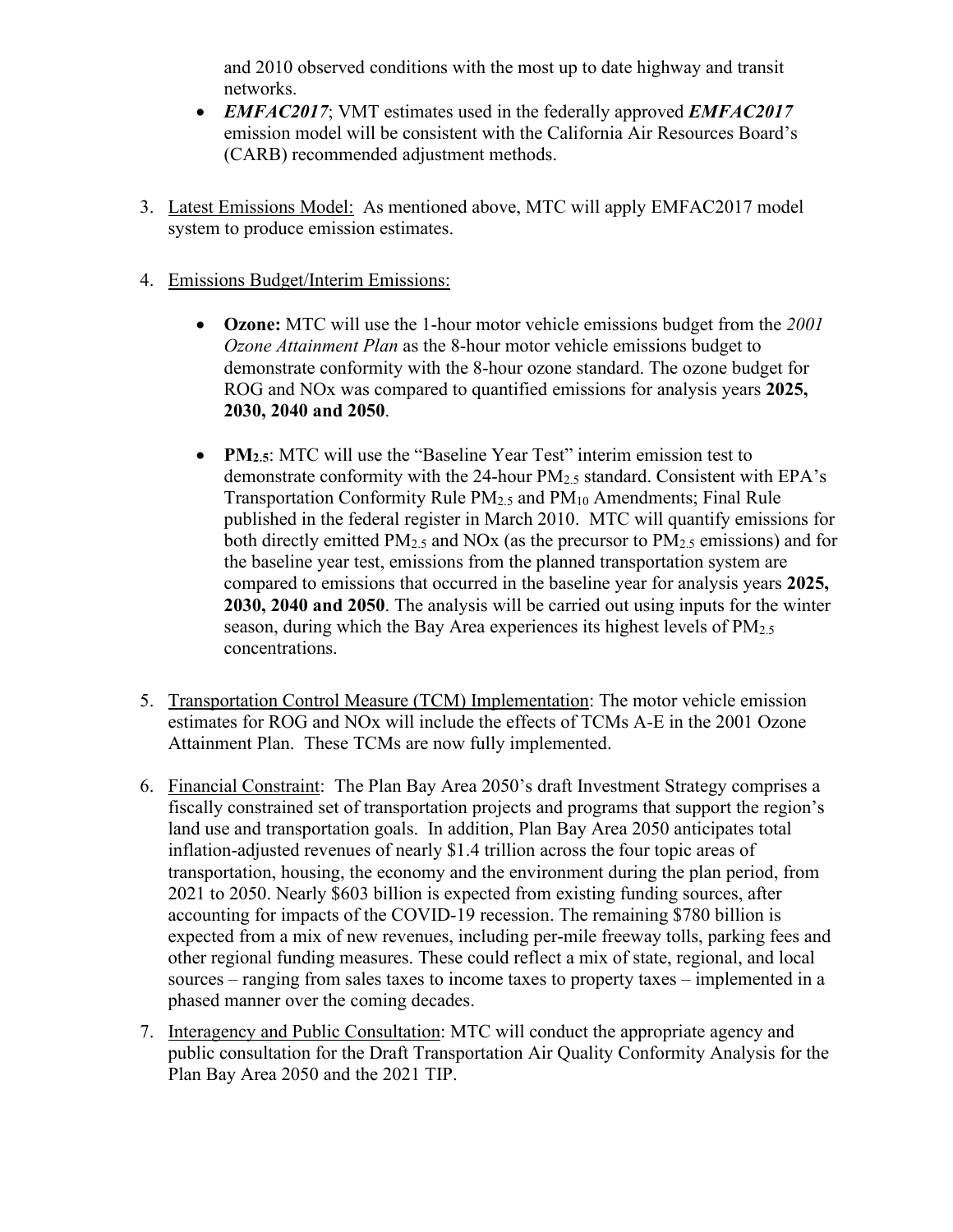**Attachment A: Draft Schedule for the Transportation Air Quality Conformity Analysis for the Plan Bay Area 2050 (PBA2050) and the 2021 Transportation Improvement Program (TIP)** 

| <b>Activity</b>                                                                      | <b>Timeline</b>  |
|--------------------------------------------------------------------------------------|------------------|
| Conformity Task Force Reviews Proposed Conformity Approach                           | March 25, 2021   |
|                                                                                      |                  |
| MTC Staff Conducts Technical Analysis & Report Preparation                           | March/April 2021 |
| 1. Release Draft Conformity Analysis for Public Review                               | May 14, 2021     |
| and Begin Public Comment Period                                                      |                  |
| Discuss Draft Conformity Analysis with AQCTF<br>2.                                   |                  |
| Discuss Draft Conformity Analysis with AQCTF                                         | May 27, 2021     |
| End of Public Comment Period                                                         | June 15, 2021    |
| <b>AQCTF</b> Briefing on Responses to Comments                                       | June 24, 2021    |
| Committee Approval                                                                   | July 9, 2021     |
| <b>Commission Approval</b>                                                           | July 28, 2021    |
| Expected FHWA/FTA Final Approval of PBA2050 TIP and AQ<br><b>Conformity Analysis</b> | Fall, 2021       |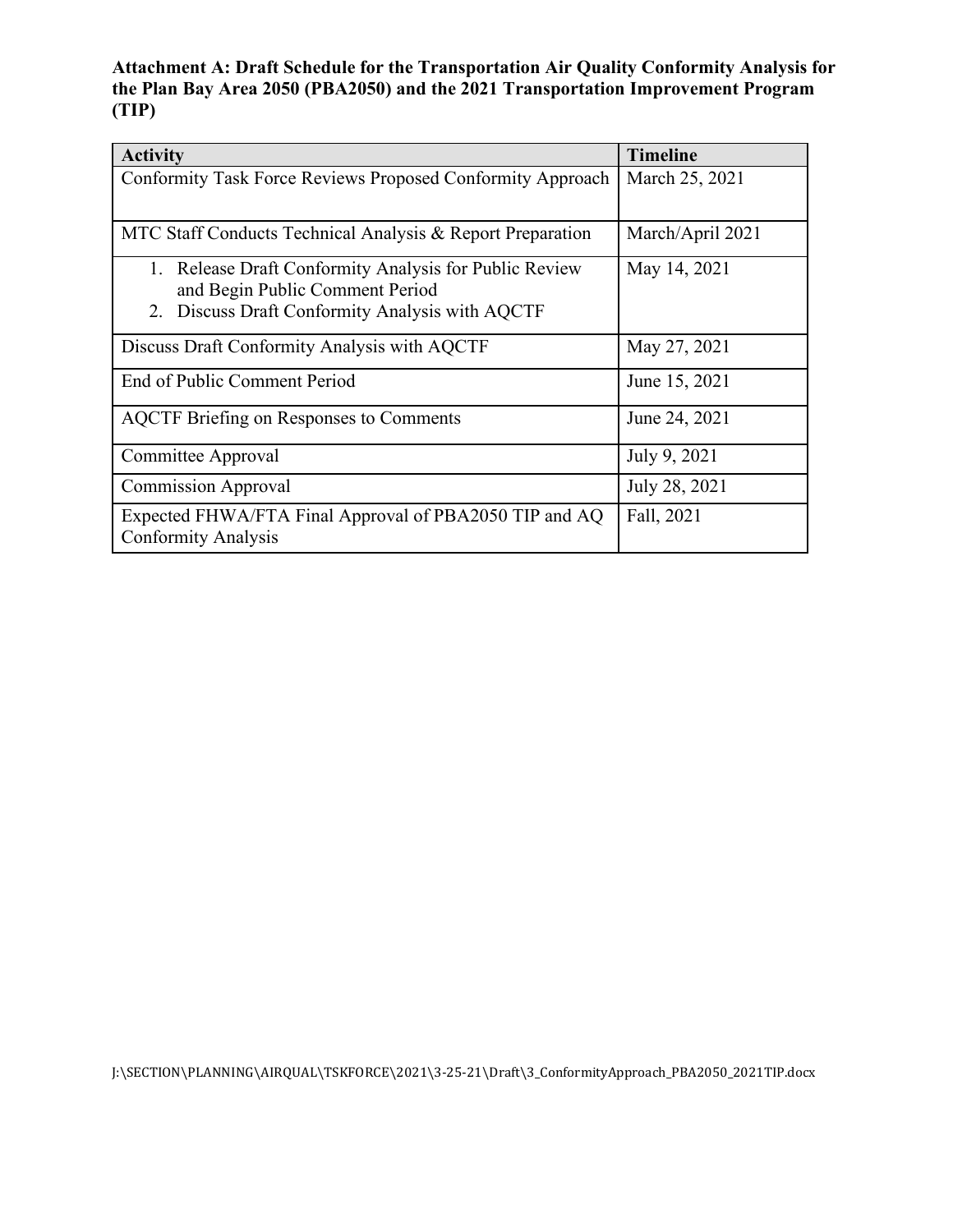

**Bay Area Metro Center** 375 Beale Street San Francisco, CA 94105 TEL 415,778,6700 WEB www.mtc.ca.gov

# **Memorandum**

TO: Air Quality Conformity Task Force DATE: March 25, 2021

FR: Adam Crenshaw

#### RE: Review of the Regional Conformity Status for New and Revised Projects

Staff has prepared the following information in an effort to streamline the review of the regional air quality conformity implications of projects that staff proposes to add into the 2019 TIP through current or future revisions. This item is for advisory purposes only. The inclusion of these projects and project changes in a proposed revision to the TIP is subject to Commission approval in the case of amendments and MTC's Executive Director or Deputy Executive Director in the case of administrative modifications. The final determination of the regional air quality conformity status of these projects will be made by the Federal Highway Administration, the Federal Transit Administration and the Environmental Protection Agency as part of their review of proposed final TIP amendments and by the Executive Director or Deputy Executive Director as part of their review for TIP administrative modifications.

#### Changes Staff is Proposing to Include in the 2021 TIP

Staff is proposing to add some projects to the 2021 TIP. The description of the new projects along with the regional air quality category that staff believes best describes the projects are included on Attachment A.

MTC staff is not seeking a determination on the status of these projects for project-level conformity purposes with this item.

J:\SECTION\PLANNING\AIRQUAL\TSKFORCE\2021\3-25-21\Draft\\_Regional\_AQ\_Conformity\_Review\_032521.docx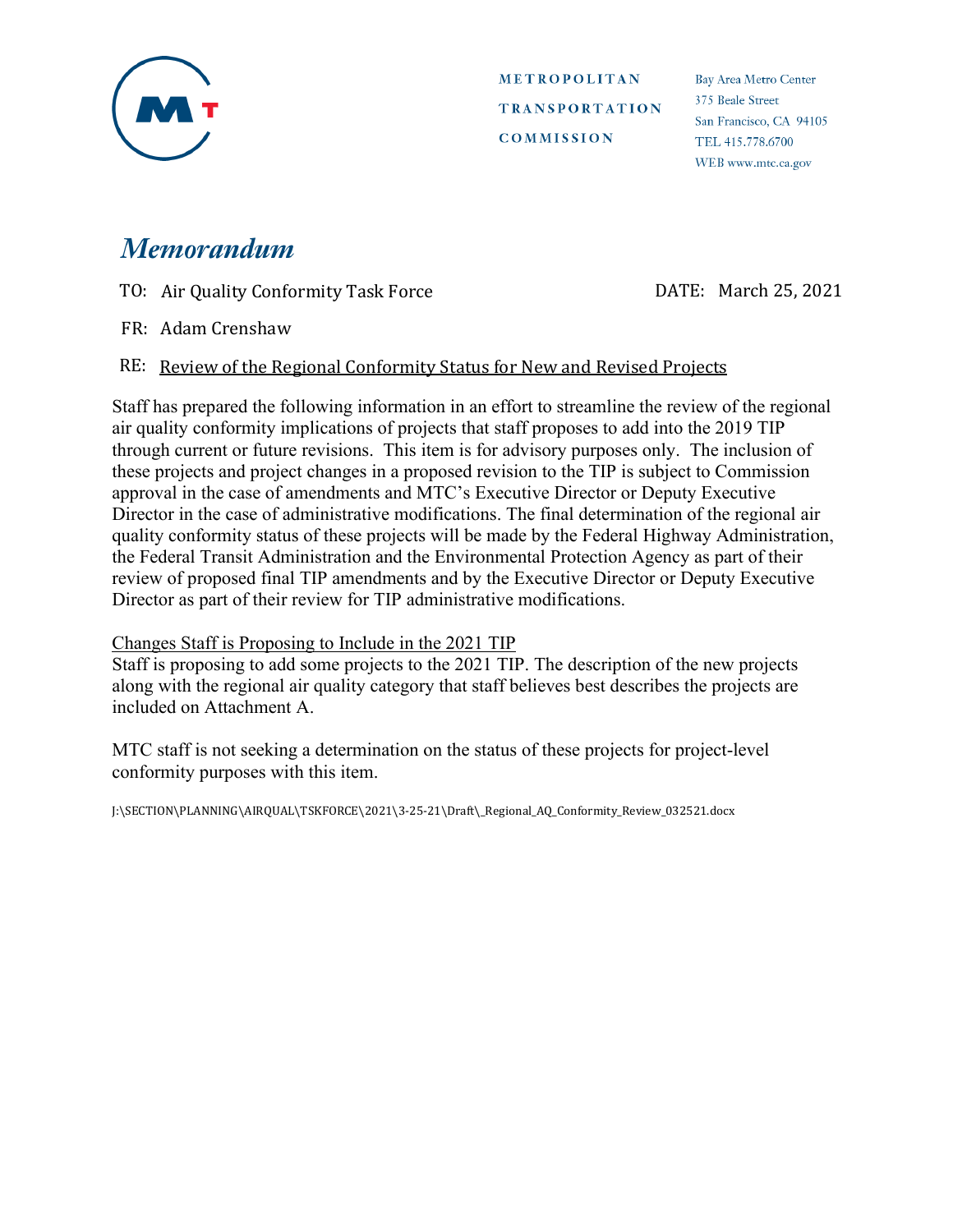| Review of the Regional Conformity Status for New and Revised Projects - Attachment A |                                                                                             |         |                                                    |                                                                                                                                                                                                                                                                              |                                                                                                                                                                                                                                                                                                                                                                                                                                                                                                                                                                                                                                                                                                                                                                                                                                                                                                                                            |                                                                                                                    |  |  |
|--------------------------------------------------------------------------------------|---------------------------------------------------------------------------------------------|---------|----------------------------------------------------|------------------------------------------------------------------------------------------------------------------------------------------------------------------------------------------------------------------------------------------------------------------------------|--------------------------------------------------------------------------------------------------------------------------------------------------------------------------------------------------------------------------------------------------------------------------------------------------------------------------------------------------------------------------------------------------------------------------------------------------------------------------------------------------------------------------------------------------------------------------------------------------------------------------------------------------------------------------------------------------------------------------------------------------------------------------------------------------------------------------------------------------------------------------------------------------------------------------------------------|--------------------------------------------------------------------------------------------------------------------|--|--|
| County                                                                               | TIP ID/FMS ID Sponsor                                                                       |         | <b>Project Name</b>                                | <b>Project Description</b>                                                                                                                                                                                                                                                   | <b>Project Expanded Description</b>                                                                                                                                                                                                                                                                                                                                                                                                                                                                                                                                                                                                                                                                                                                                                                                                                                                                                                        | <b>Project Type</b>                                                                                                |  |  |
|                                                                                      | Proposed New Individually-Listed Projects for Regional Air Quality Conformity Status Review |         |                                                    |                                                                                                                                                                                                                                                                              |                                                                                                                                                                                                                                                                                                                                                                                                                                                                                                                                                                                                                                                                                                                                                                                                                                                                                                                                            |                                                                                                                    |  |  |
| Alameda                                                                              | ALA210003                                                                                   | LAVTA   | LAVTA Replacement 40'<br><b>Hybrid Buses</b>       | LAVTA: Fleetwide: Purchase 40-foot diesel-<br>electric hybrid buses to replace diesel-electric                                                                                                                                                                               | LAVTA: Fleetwide: Purchase 16 40-foot diesel-electric hybrid buses<br>to replace diesel-electric hybrid buses that have exceeded their<br>hybrid buses that have exceeded their useful life useful life The buses will be deployed for fixed route service in the for minor expansions of the fleet<br>cities of Dublin, Livermore and Pleasanton and adjacent rural<br>Alameda County                                                                                                                                                                                                                                                                                                                                                                                                                                                                                                                                                     | EXEMPT (40 CFR 93.126) - Purchase of new<br>buses and rail cars to replace existing vehicles or                    |  |  |
| $\overline{2}$<br>Alameda                                                            | ALA210004                                                                                   | LAVTA   | LAVTA Fareboxes for<br><b>Replacement Vehicles</b> | LAVTA: Fleetwide: Purchase fareboxes for<br>replacement revenue vehicles                                                                                                                                                                                                     | LAVTA: Fleetwide: Purchase fareboxes for replacement revenue<br>vehicles                                                                                                                                                                                                                                                                                                                                                                                                                                                                                                                                                                                                                                                                                                                                                                                                                                                                   | EXEMPT (40 CFR 93.126) - Purchase of operating<br>equipment for vehicles (e.g., radios, fareboxes,<br>lifts, etc.) |  |  |
| Alameda<br>3                                                                         | ALA210005                                                                                   | LAVTA   | LAVTA AVLs for<br><b>Replacement Vehicles</b>      | LAVTA: Fleetwide: Purchase AVL systems for<br>replacement revenue vehicles                                                                                                                                                                                                   | LAVTA: Fleetwide: Purchase AVL systems for replacement revenue<br>vehicles                                                                                                                                                                                                                                                                                                                                                                                                                                                                                                                                                                                                                                                                                                                                                                                                                                                                 | EXEMPT (40 CFR 93.126) - Purchase of operating<br>equipment for vehicles (e.g., radios, fareboxes,<br>lifts, etc.) |  |  |
| Alameda<br>4                                                                         | ALA210006                                                                                   | LAVTA   | LAVTA Radios for<br><b>Replacement Vehicles</b>    | replacement revenue vehicles                                                                                                                                                                                                                                                 | LAVTA: Fleetwide: Purchase radio equipment for LAVTA: Fleetwide: Purchase radio equipment for replacement<br>revenue vehicles                                                                                                                                                                                                                                                                                                                                                                                                                                                                                                                                                                                                                                                                                                                                                                                                              | EXEMPT (40 CFR 93.126) - Purchase of operating<br>equipment for vehicles (e.g., radios, fareboxes,<br>lifts, etc.) |  |  |
| Alameda<br>5                                                                         | ALA210001                                                                                   | Oakland | Oakland 7th Street<br>Connection<br>Improvements   | Oakland: 7th St from Mandela Pkwy to Martin<br>Luther King Jr Way: Complete streets<br>improvements including road diet, protected<br>bike lanes, intersection/signal improvements,<br>curb ramps, sidewalk repairs, and new trees that<br>improve safety for all road users | Oakland: 7th St between Mandela Parkway and Martin Luther King<br>Jr. Way: Implement complete streets improvements that reduce<br>vehicle travel lanes and installs protected bicycle lanes, traffic signal feature<br>upgrades curb ramps, accessibility enhancements, transit boarding<br>islands, pedestrian refuge islands, sidewalk repairs, and new carbon-<br>capturing street trees. Closes a critical gap for people walking,<br>biking, and connecting to transit between West Oakland and<br>Downtown. The project will also install a road diet between Mandela<br>and Adeline (currently 4 lanes 2 in each direction, after project 2<br>lanes, 1 each way) and between Adeline and MLK Jr. (currently 6<br>lanes, 3 in each direction with turn lanes under I-980, after project 4<br>lanes, 2 in each direction). This project is being coordinated with the<br>HSIP 9 project (H9-04-022) at the 7th/Filbert intersection. | EXEMPT (40 CFR 93.126) - Projects that correct,<br>improve, or eliminate a hazardous location or                   |  |  |
| Alameda<br>6                                                                         | ALA210002                                                                                   | Oakland | East Oakland<br>Neighborhood Bike<br>Routes        | Oakland: Various Streets and Roads in East<br>Oakland: Construction bicycle improvements                                                                                                                                                                                     | Oakland: Various Streets and Roads in East Oakland: Construction<br>bicycle improvements including construction of four Class III bicycle facilities<br>boulevards in East Oakland Neighborhood bike routes on 81st<br>Avenue, 85th Avenue, 64th Avenue/Arthur Street, and Hamilton<br>Street/Rudsdale Street/D Street/Royal Ann Street in East Oakland.<br>Project implements roadway and intersection improvements<br>including new curb ramps, high visibility crosswalks, neighborhood<br>traffic circles, speed humps, pavement markings, wayfinding<br>signage, roadway repaving, and signal timing modifications.<br>Neighborhood bike routes on four corridors in East Oakland to make<br>crossing arterials safer and more comfortable, linking residents to<br>schools, parks, transit, grocery stores and other community<br>destinations.                                                                                      | EXEMPT (40 CFR 93.126) - Bicycle and pedestrian                                                                    |  |  |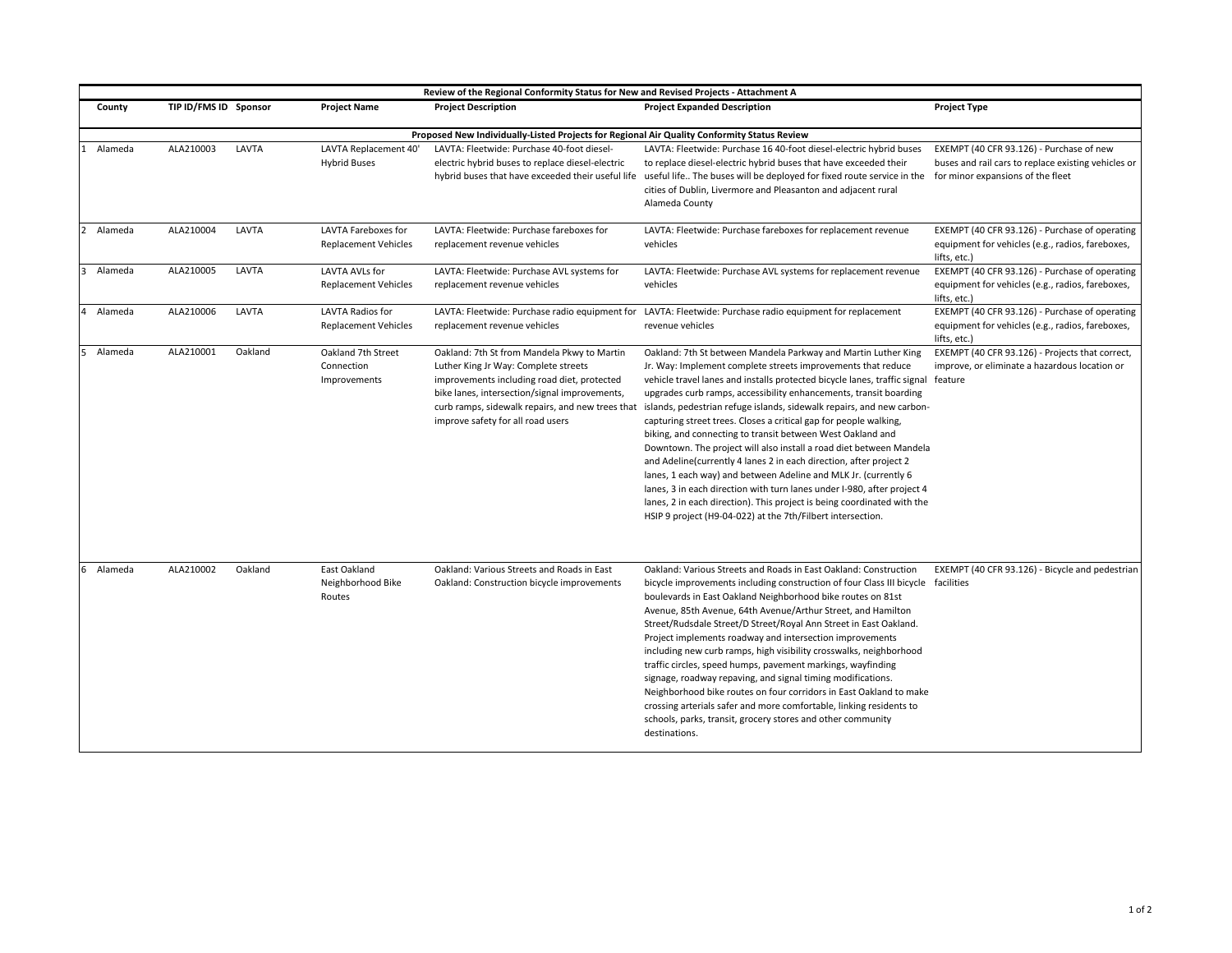| Review of the Regional Conformity Status for New and Revised Projects - Attachment A |                       |                  |                                                             |                                                                                                                                                                                               |                                                                                                                                                                                                                                                                                                                                                                                                                                                                                                                                                                                                                                                                                                                                                                                                                                                                                                                                                                                                                                                                                                                                                                                                                                                                                                                                                                                                                                                                   |                                                                                                                                      |
|--------------------------------------------------------------------------------------|-----------------------|------------------|-------------------------------------------------------------|-----------------------------------------------------------------------------------------------------------------------------------------------------------------------------------------------|-------------------------------------------------------------------------------------------------------------------------------------------------------------------------------------------------------------------------------------------------------------------------------------------------------------------------------------------------------------------------------------------------------------------------------------------------------------------------------------------------------------------------------------------------------------------------------------------------------------------------------------------------------------------------------------------------------------------------------------------------------------------------------------------------------------------------------------------------------------------------------------------------------------------------------------------------------------------------------------------------------------------------------------------------------------------------------------------------------------------------------------------------------------------------------------------------------------------------------------------------------------------------------------------------------------------------------------------------------------------------------------------------------------------------------------------------------------------|--------------------------------------------------------------------------------------------------------------------------------------|
| County                                                                               | TIP ID/FMS ID Sponsor |                  | <b>Project Name</b>                                         | <b>Project Description</b>                                                                                                                                                                    | <b>Project Expanded Description</b>                                                                                                                                                                                                                                                                                                                                                                                                                                                                                                                                                                                                                                                                                                                                                                                                                                                                                                                                                                                                                                                                                                                                                                                                                                                                                                                                                                                                                               | <b>Project Type</b>                                                                                                                  |
| Contra Costa                                                                         | CC-210001             | <b>CC County</b> | North Bailey Road Active<br><b>Transportation Corridor</b>  | Bay Point: On Bailey Road between Willow Pass<br>and Canal Roads: Reconfigure travel lanes and<br>construct two-way cycle track, ADA-compliant<br>signal.                                     | Bay Point: On Bailey Road between Willow Pass and Canal Roads:<br>Narrow the four travel lanes and median to accommodate a<br>separated two-way cycle track on the west side of Bailey Road,<br>curb ramps, ADA-accessible sidewalks, and traffic expand sidewalks on both sides of Bailey Road and install a<br>landscaped buffer zone along the curb for enhanced pedestrian and<br>bicyclist safety. Installation of a new traffic signal, ADA-compliant<br>curb ramps, expanded sidewalks, and crosswalk enhancements will<br>improve accessibility for all modes of active transportation.                                                                                                                                                                                                                                                                                                                                                                                                                                                                                                                                                                                                                                                                                                                                                                                                                                                                   | EXEMPT (40 CFR 93.126) - Bicycle and pedestrian<br>facilities                                                                        |
| Contra Costa                                                                         | CC-210002             | <b>WCCTA</b>     | <b>WCCTA: Paratransit</b><br>Revenue Vehicle<br>Replacement | WCCTA: Fleet: Replace paratransit vehicles that<br>are at or beyond there useful life and are due to there useful life and are due to be replaced<br>be replaced                              | WCCTA: Fleet: Replace 10 paratransit vehicles that are at or beyond                                                                                                                                                                                                                                                                                                                                                                                                                                                                                                                                                                                                                                                                                                                                                                                                                                                                                                                                                                                                                                                                                                                                                                                                                                                                                                                                                                                               | EXEMPT (40 CFR 93.126) - Purchase of new<br>buses and rail cars to replace existing vehicles or<br>for minor expansions of the fleet |
| Marin<br>9                                                                           | MRN210001             | <b>MCTD</b>      | MCTD: Replacement<br>Paratransit Vehicles                   | MCTD: Paratransit Fleet: Replace paratransit<br>vehicles                                                                                                                                      | MCTD: Paratransit Fleet: Replace five paratransit 22ft cutaway<br>vehicles with accessible vans                                                                                                                                                                                                                                                                                                                                                                                                                                                                                                                                                                                                                                                                                                                                                                                                                                                                                                                                                                                                                                                                                                                                                                                                                                                                                                                                                                   | EXEMPT (40 CFR 93.126) - Purchase of new<br>buses and rail cars to replace existing vehicles or<br>for minor expansions of the fleet |
| 10 Marin                                                                             | MRN210002             | <b>MCTD</b>      | MCTD: ADA Bus Stop<br>Improvements                          | MCTD: Systemwide: Improve accessibility at<br>multiple bus stop locations in the county                                                                                                       | MCTD: Systemwide: Improve accessibility by installing wheelchair<br>landing pads and other passenger amenities at multiple bus stop<br>locations in the county                                                                                                                                                                                                                                                                                                                                                                                                                                                                                                                                                                                                                                                                                                                                                                                                                                                                                                                                                                                                                                                                                                                                                                                                                                                                                                    | EXEMPT (40 CFR 93.126) - Projects that correct,<br>improve, or eliminate a hazardous location or<br>feature                          |
| 11 San Francisco                                                                     | SF-210001             | SF County TA     | Use Pathway                                                 | Yerba Buena Island Multi- San Francisco: On Yerba Buena Island along<br>Hillcrest Rd and Treasure Island Rd: Build new<br>two-way Class I ADA compliant pedestrian and<br>bicycle connections | San Francisco: On Yerba Buena Island along Hillcrest Rd and Treasure EXEMPT (40 CFR 93.126) - Bicycle and pedestrian<br>Island Rd: Build new multi-use path connecting the Bay Bridge East<br>Span Bike Landing on YBI to the future Bay Bridge Skyway on West<br>Span and to the future Ferry Terminal on Treasure Island.                                                                                                                                                                                                                                                                                                                                                                                                                                                                                                                                                                                                                                                                                                                                                                                                                                                                                                                                                                                                                                                                                                                                       | facilities                                                                                                                           |
| 12 San Francisco                                                                     | SF-210002             | SFMTA            | <b>SFMTA National Transit</b><br><b>Adaptation Strategy</b> | resilient public transportation systems. Future<br>scenarios, customer profiles, and messaging<br>campaigns will inform transit service planning,<br>displays, and innovative technologies.   | SFMTA: Systemwide: Develop NTAS tools to build SFMTA: Systemwide: Develop NTAS tools to build resilient public<br>transportation systems. Future scenarios, customer profiles, and<br>messaging campaigns will inform transit service planning, displays,<br>and innovative technologies. The National Transit Adaptation<br>Strategy (NTAS) is a tool for all public transportation agencies:<br>urban, suburban and rural. NTAS can be a key to the success of rural<br>fixed route systems in the future. The pandemic has made rural<br>transit a critical mobility lifeline. Rural transit systems provide access<br>to essential employment, goods, and services, especially for medical<br>purposes. A key objective of ROUTES is to provide the FTA with data-<br>driven approaches to better assess needs and benefits of rural<br>transportation infrastructure projects. That information is grounded<br>in understanding of rural transit users, their needs, especially<br>related to trips and information. As part of the NTAS project, a<br>persona for rural ridership will be developed with associated market<br>segments. In addition, scenarios and information needs regarding<br>future riders for rural customers will be critical for rural systems as<br>they improve their real-time customer information infrastructure.<br>Other Federal funds are FTA Public Transportation COVID-19<br>Research Demonstration Grant Program funds. | EXEMPT (40 CFR 93.126) - Planning and technical<br>studies                                                                           |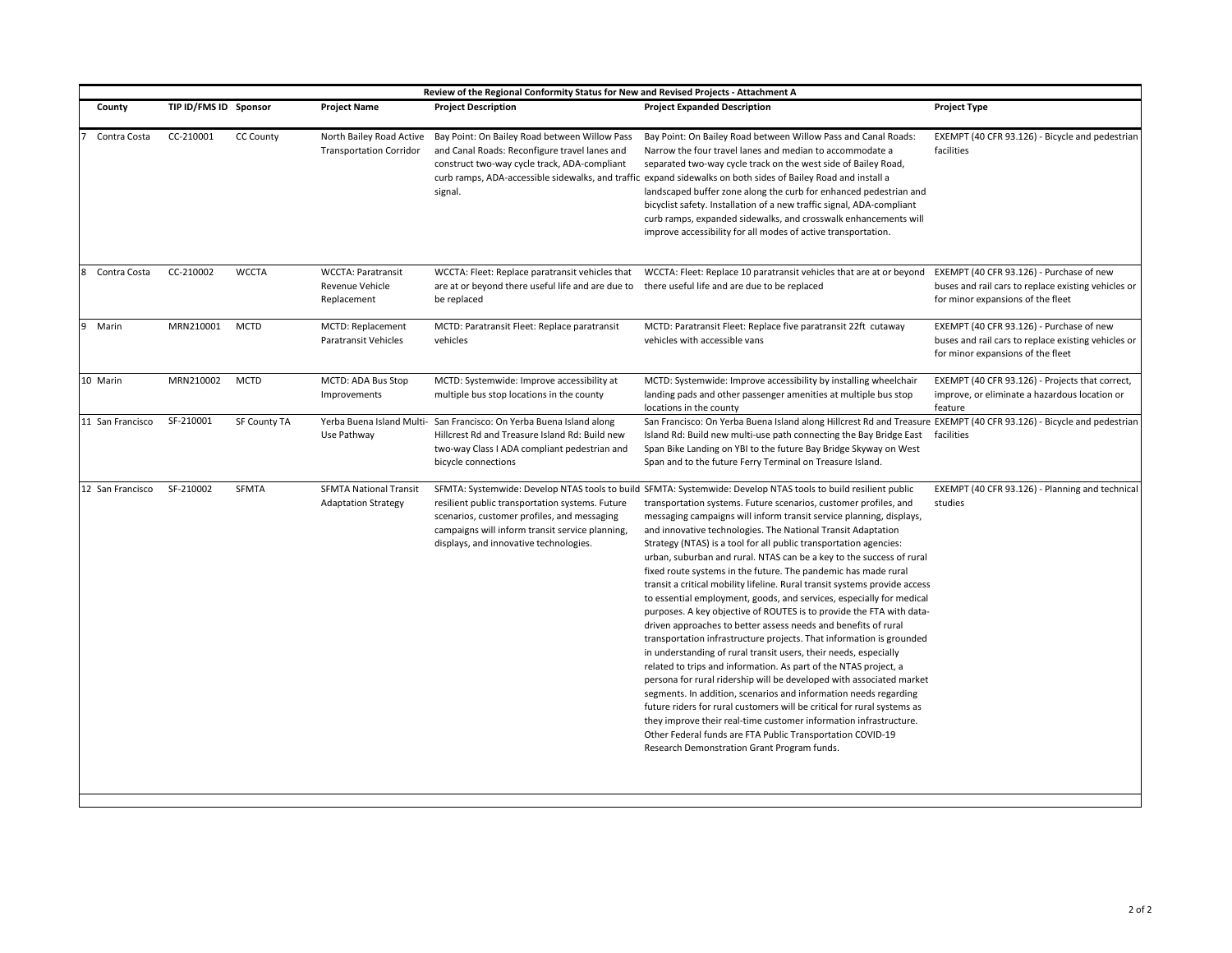#### **Air Quality Conformity Task Force Summary Meeting Notes January 28, 2021**

Participants: Rodney Tavitas – Caltrans Panah Stauffer – EPA Paul Hensleigh – YSAQMD Patrick Pittenger – FHWA Dominique Kraft – FTA

Jimmy Le – member of the public Andrea Gordon – BAAQMD Ross McKeown – MTC Adam Crenshaw – MTC Harold Brazil – MTC

# **1. Welcome and Self Introductions**: Harold Brazil (MTC) called the meeting to order at 9:33 am.

## **2. PM2.5 Project Conformity Interagency Consultations**

## **a. Confirm Projects Are Exempt from PM2.5 Conformity.**

## **i. Projects Exempt Under 40 CFR 93.126 – Not of Air Quality Concern**

The Task Force had no comments.

*Final Determination;* With input from FTA, FHWA, EPA, Caltrans and MTC, the Task Force agreed that the projects on the exempt list **2a\_Exempt List 02162021.pdf** are exempt from PM2.5 project level analysis.

# **3. Plan Bay Area 2050 Conformity Analysis Development**

Harold Brazil (MTC) provided minor updates on the Plan Bay Area 2050 (PBA2050) Conformity Analysis:

- Horizon year (for PBA2050) has been completed.
- MTC staff intends to conduct the conformity analysis with and without SAFE Rule adjustment factors.

# **4. Consent Calendar**

# **a. February 25, 2021 Air Quality Conformity Task Force Meeting Summary**

Patrick Pittenger (FHWA) credited Dominique Kraft (FTA) with facilitating a meeting with Matt Maloney (MTC) to discuss the timing of the on the Plan Bay Area 2050 (PBA2050) Conformity determination in the summer of 2021. Mr. Pittenger also noted that he clarified the determination scheduling directly via email with Adam Crenshaw (MTC).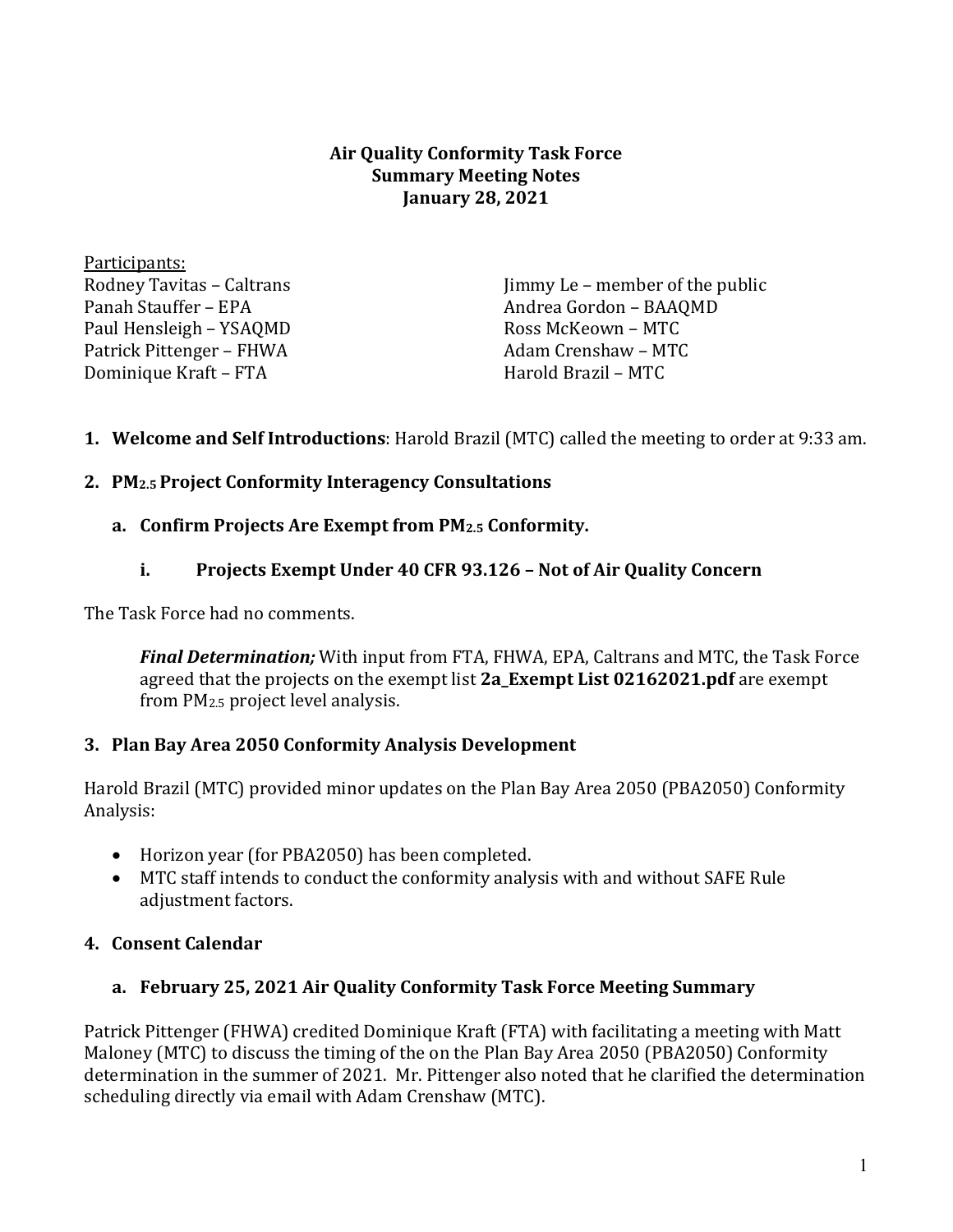Ross McKeown (MTC) also commented (regarding the air quality conformity grace period) that MTC does not expect any major impacts to the current 2021 TIP and MTC does not process TIP amendments in August. Mr. McKeown went on to say MTC is tentatively planning on amending the 2021 TIP in October 2021 and if an amendment needs to be made before then, it can be done in the July amendment period.

*Final Determination;* With input from all members, the Task Force concluded that the consent calendar was approved.

# **5. Other Items**

# **a. Statewide Conformity Working Group Meeting (Follow-Up)**

Rodney Tavitas (Caltrans) informed the Task Force he's intending to schedule the next conformity training course possibly in northern California (either Sacramento or the Bay Area). Mr. Tavitas also provided the summary notes from the February 9, 2021 Statewide Conformity Working Group meeting (included below) which included an update on the SAFE Rule litigation status.

>>>>>>>>>>>>>>>>>>>>>>>>>>>>>>>>>>>>>>>>>>>>>>>>>>>>>>>>>>>>>>>>>>>>>>>>>>> >>>>>>>>>>>>>>>>>>

## **Statewide Conformity Working Group**

# **February 9, 2021 Meeting Notes**

- 1. US EPA Updates (Karina O'Connor)
	- Staff Updates:
		- o Karina, Panah, and John Kelly still primary conformity contacts
		- o Confirmation hearings planned for new administrator (Michael Regan)
	- Regulatory Updates and SIP Actions:
		- o Updated NAAQS table will share with group. Questions? Contact John Kelly (Rodney will send updated table statewide)
		- o Two-year grace period for EMFAC14 ends on August 15<sup>th</sup> (last day to use)
		- o Region 9 SIP Updates
			- EPA completed final approval of the California air quality plans for the 2008 ozone standard for San Joaquin Valley, South Coast, Ventura, Coachella and Imperial
				- Proposals have been published for Eastern Kern, Western Nevada, and Sacramento
			- PM 10 and PM 2.5 (2012 and 2006 standards) plans approved for South Coast and San Joaquin Valley.
	- Litigation
		- o Routine litigation on SIPs with inaction on 18-month requirement
		- o Recently lost case on ozone implementation rule (should be no impact on conformity)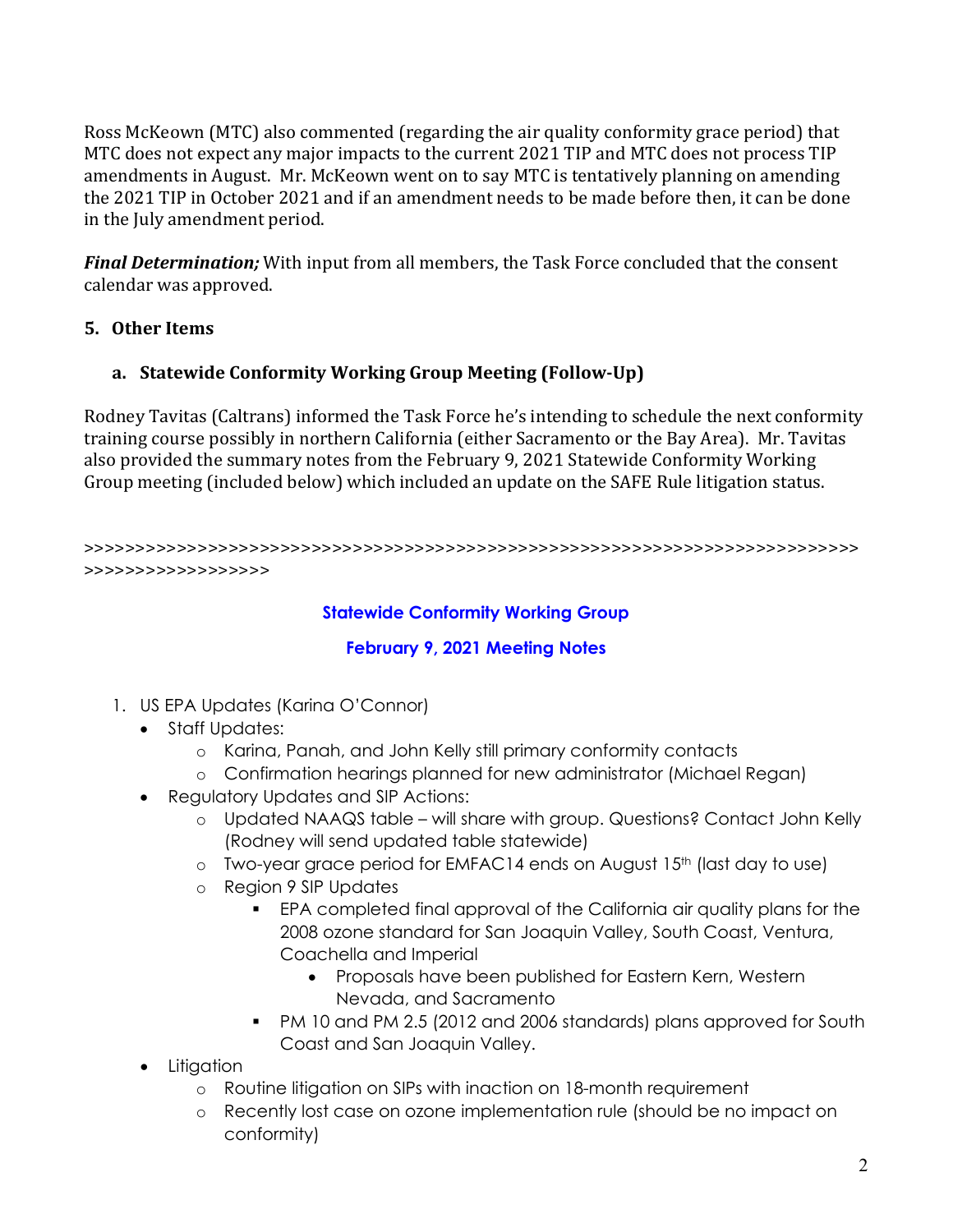- o SAFE Rule litigation update: currently stayed depending on EPA and NHTSA response to Biden's Executive Order on Green House Gas emissions. The EO calls on EPA and NHTSA to consider publishing for notice and comment a proposed rule suspending, revising or rescinding the rule by April 2021. Action on SAFE Part 2 should also be proposed by July 2021.
	- Rodney clarified that EMFAC2017 is still in place (has not been revoked). April timeframe for EPA and NHTSA action on the exisiting rule – will likely be proposal but still too early to tell.
	- AQEH Branch (Caltrans HQ) will rewrite FAQs when the litigation is resolved
	- Rongsheng: amending RTP/SCS is there a cutoff date for continuing use of adjustment factors for EMFAC2017?
		- Karina continue to use them until further notice
- Sanctions Clocks
	- o No active sanctions in CA currently watching clocks to prevent sanctions from taking place
	- o There are some old sanctions due to older ozone standards, but these areas stayed, thus are not impacting project delivery
- 2. FHWA Updates (Joseph Vaughn)
	- Staff Updates
		- o Patrick Pittenger, community planner + regional conformity (northern sac valley/California) – to be finalized and sent out to group (SACOG MTC SLOCOG and AMBAG)
- 3. CARB Updates (Nesamani Kalandiyur)
	- Staff Updates:
		- o Kevin Hendrawn new staff working on conformity (replaced Shannon Hatcher)
		- o Steve Cliff now deputy administrator of NHTSA (National Highway Traffic Safety Administration)
	- CARB Board has adopted several key regulations and SIPs
		- o Advanced Clean Trucks requires increasing sales of zero emission models
		- o Heavy Duty low NOx Omnibus stricter standards/engine requirements
		- o 70 ppb Ozone base year emission inventory for all nonattainment areas
		- o 70 ppb Ozone Reasonably Available Control Technology (RACT) SIPs for 12 districts/nonattainment areas
		- o San Diego 70 & 75 ppb Ozone Attainment Plan SIP
		- o South Coast 2006 24-hour PM2.5 Attainment Plan SIP
		- o Coachella Valley 80 ppb Ozone Extreme Attainment Plan SIP
		- o Indian Wells Second 10-Year PM10 Maintenance Plan
	- 2020 Mobile Source Strategy adopted
		- o Staff is incorporating comments received from air districts, as well as Board direction and will hold third public workshop in March, and release the final 2020 MSS for CARB Board consideration in late spring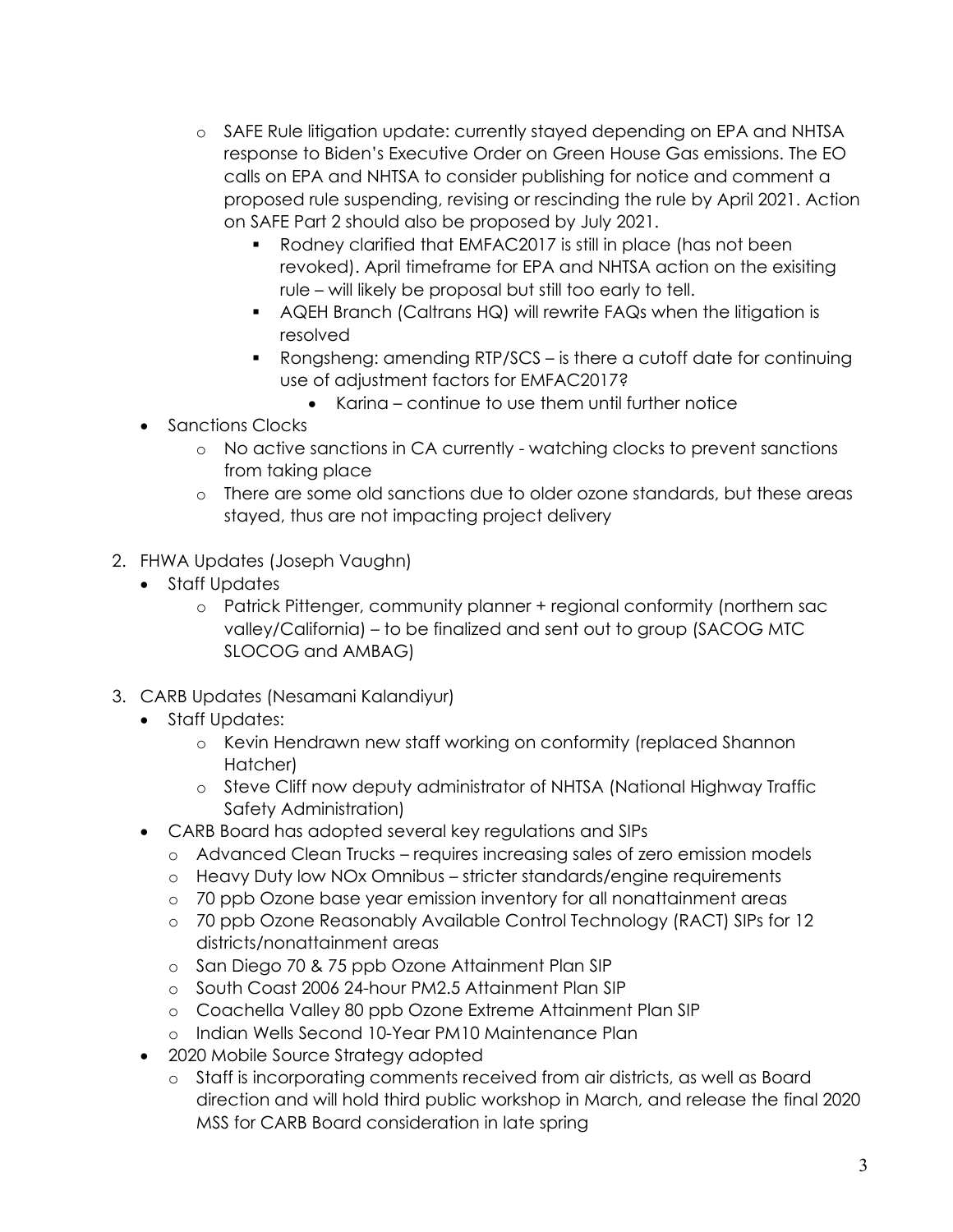- EMFAC Updates
	- o 2021 model is released (January 2021)
		- Now fully functional as web-based
		- Updated DMV data 2000-2019
		- **Updated emission rates**
		- **EV** Module
		- Energy Module
		- Latest adopted regulations (i.e. ACT and Low NOx Omnibus)
			- SAFE Vehicle Rule is incorporated into the EMFAC2021 model
		- Conversations are happening internally as to readiness in case of recension of SAFE Vehicle Rule and corresponding model amendments
			- Rongsheng: what would this process look like? Answer: The EMFAC2021 model will be revised and released for public. For any other process, will need to discuss with management
		- Technical documentation in progress and to be submitted to EPA for approval this spring
- SB 375
	- o Reviewed and approved nine (most of them second SCSs, and two third SCSs)
	- o Working to post online but need to be ADA compliant
- 4. Caltrans HQ Updates
	- Staff Updates
		- o Marilee Retired Rodney is the new Branch Chief
			- Rodney will still be performing AQ responsibilities but transitioning more to Luke and Lexie
			- Staff vacancy in branch now (AQ, GHGs)
	- Conformity Status Table Updates
		- o Will be updating soon; ADA compliance is a challenge. Will share with group when available
	- Clarification of Exemptions
		- o Has been an invaluable tool
		- o Long process/changing admin will hold off on any new potential exemptions at this time
	- CT-EMFAC
		- o Will update with EMFAC2021
	- FSTIP Update (Jackie Kahrs)
		- $\circ$  Schedule: at this point the next important milestone is March 1st, MPOs will have finalized 2021 FTIPs and submitted to Caltrans
		- $\circ$  March 8<sup>th</sup> public review and comment period (ends March 22<sup>nd</sup>)
		- o April 1st Caltrans will submit the 2021 FSTIP to FHWA/FTA for review and approval
		- $\circ$  Hoping to be approved by April 16<sup>th</sup> (on track)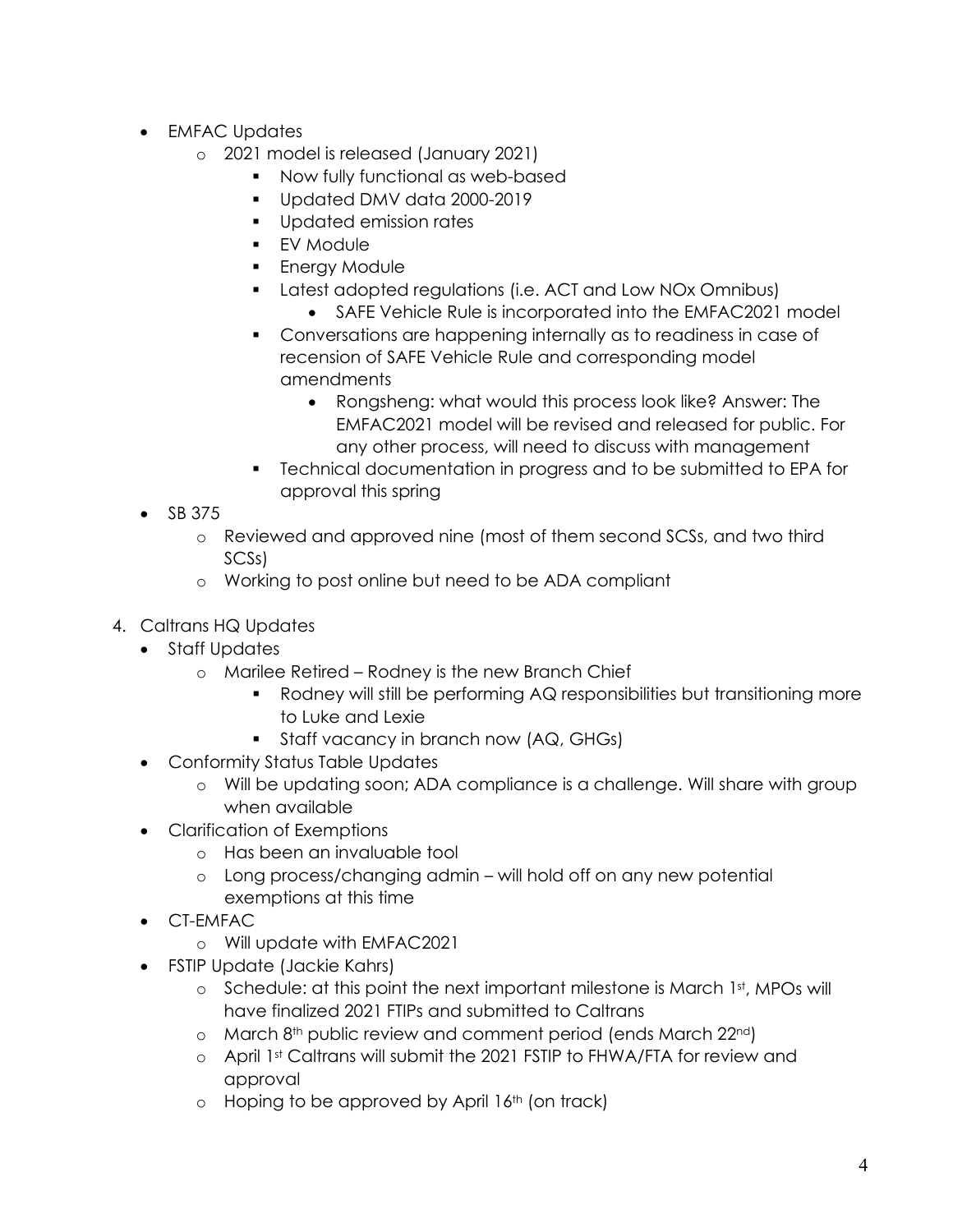- Antonio: MPOs please submit conformity packages with FTIPs. FHWA will not send a letter to each MPO, instead they will be sending email concurrence for conformity determinations – will be official with approval of FSTIP (?)
- Other Topics
	- o August 16th end of grace period for use of EMFAC2017
		- **Could be challenges in certain areas**
		- Rongsheng: EMFAC14 grace period for project level conformity is only one year – aware of any issues in the state (including SCAG) regarding application of EMFAC17 for project level. Answer: no, only a regional issue so far. Again, stressing time constraint on amendments (get them in now).
		- Harold: will there be a link to the latest version of CT-EMFAC on your websites Answer: We will follow up with DEA
- 5. MPO Updates
	- Brian Lasagna BCAG
		- o December 2020 adopted latest RTP and Conformity
	- Rongsheng Luo, SCAG
		- o SCAG received FHWA/FTA approval for last 2020 RTP/SCS June 5 of last year
		- o Scheduled to adopt 2021 FTIP next month
		- o Initiated first amendment to 2020 RTP/SCS
			- Draft tentatively up for release in July
			- Final tentatively up for adoption in September (upon adoption to be submitted to FHWA/FTA for approval)
		- o Providing CARB and air district latest travel data for SIP purposes
	- SLOCOG
		- o 2021 FTIP submitted
		- o Used EMFAC2017
	- MTC
		- o Finished 2021 FTIP/conformity analysis last fall
		- o End of February, commission will be approving
		- o Hoping for federal approval in April
		- o Plan Bay Area 2050 (new RTP)
			- Resolving this spring
	- SANDAG
		- o 2021 RTP release draft later this spring w/conformity
		- o Final late 2021
	- Valley
		- o 2021 FTIPs submit to Caltrans by March 1st
		- o Travel modeling updates occurring
		- o Public engagement on scenario development for SCS/SB375
		- o One of the areas with conformity issues with EMFAC2017 (5/8 cannot pass, in discussions with CARB/EPA)
			- Attempting FTIP updates by August 15<sup>th</sup>